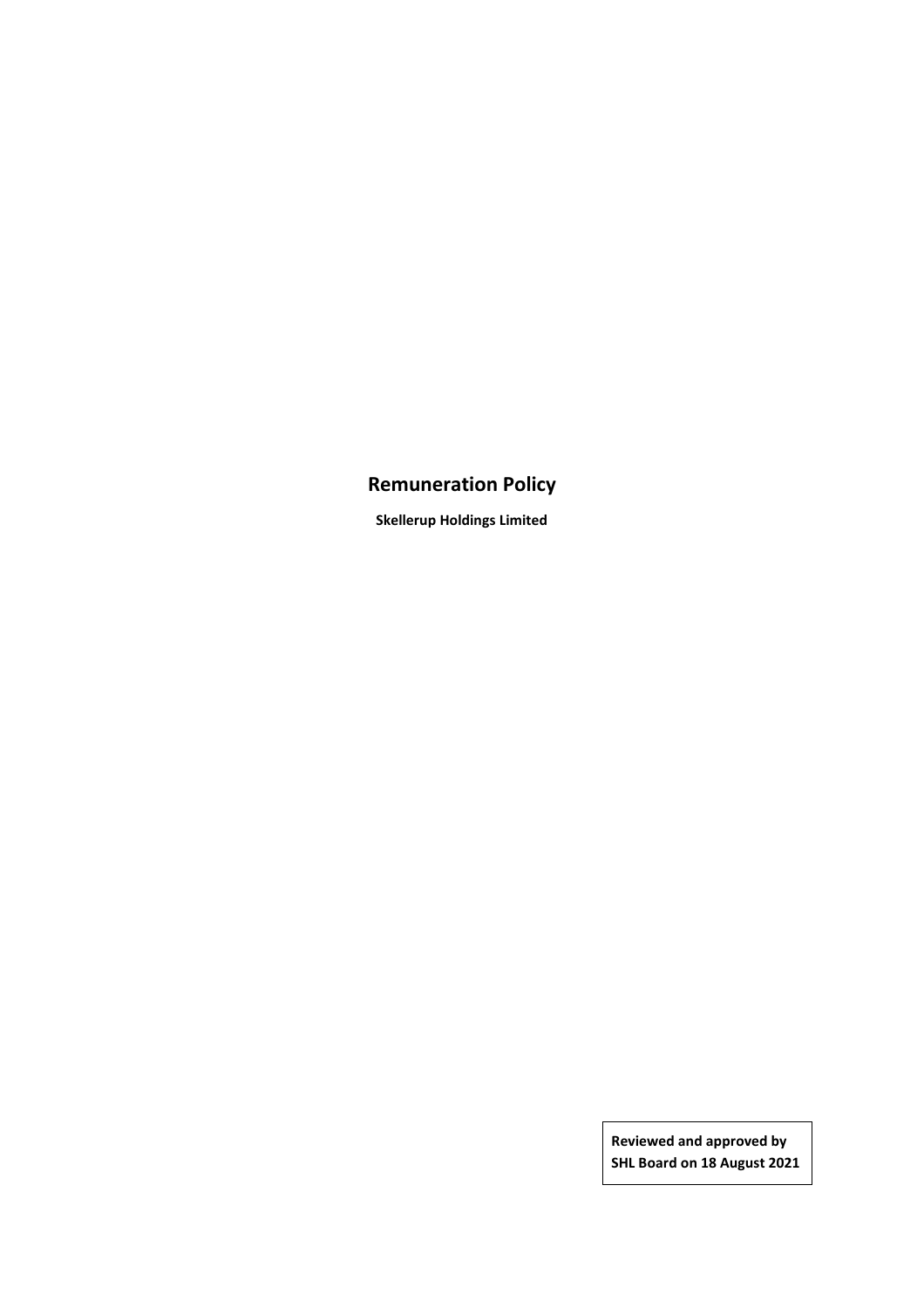# **1. Purpose**

The purpose of the Skellerup Holdings (Skellerup) Remuneration Policy is to outline the remuneration principles that apply to directors and senior managers of Skellerup to ensure that remuneration practices are fair and appropriate for the organisation, and there is a clear link between remuneration and performance. The guiding principles of this Policy are that the remuneration of directors and executives will be transparent, fair and reasonable to meet the needs of the business and shareholders.

#### **2. Remuneration of Non-Executive Directors**

The pool of non-executive directors' fees is reviewed periodically and where any increase is considered necessary approval is sought from shareholders at Skellerup's Annual Meeting. Details of the currently approved pool and the fees paid to directors is included in Appendix 1 to this Policy. No additional fees apply for Directors as members of Board Committees.

No equity-based remuneration will be paid to non-executive Directors, nor will the non-executive Directors receive any performance-based remuneration.

Directors will be reimbursed for travel, telecommunications and other business expenses incurred in undertaking their directors' duties for Skellerup.

The remuneration of non-executive Directors is reviewed periodically and reflect benchmarking data from other listed entities.

# **3. Remuneration of the Chief Executive Officer (CEO)**

The CEO's remuneration comprises fixed and variable remuneration that reflects the CEO's expertise and contribution; and the performance of the company and market relativity. Variable remuneration includes short and long-term incentives. The total remuneration paid is reviewed each year by the Board in accordance with the principles of this Policy and in accordance with the terms of the CEO's employment agreement.

#### **4. Remuneration of Senior Executives and Managers**

Skellerup is committed to applying fair and equitable remuneration and reward practices in the workplace, taking into account internal and external relativity, the commercial environment, the ability to achieve Skellerup's business objectives and the creation of shareholder value.

Under Skellerup's remuneration framework, individual performance and market relativity are key considerations in all remuneration-based decisions, balanced by the organisational context. Remuneration may include a mix of fixed and variable components. A summary of the current provisions is set out below:

- Fixed remuneration includes base salary and employer pension contributions (where appropriate)
- A discretionary Short-Term Incentive (STI) Scheme may be offered to senior executive managers, at the discretion of the CEO (or in the case of the CEO as determined by the Board) . The structure of such incentives is approved by the Board. Details of any STI scheme may vary from year to year in accordance with separately documented STI scheme guidelines, and by approval of the Board
- An Executive Long-Term Incentive (LTI) Scheme may be offered to certain senior executives as approved by the Board.

#### *Fixed Remuneration*

Fixed remuneration includes base salary and employer pension contributions.

Base salary is determined by the scale and complexity of the role. Skellerup undertakes remuneration reviews as needed, informed by an assessment of relative external market data and organisational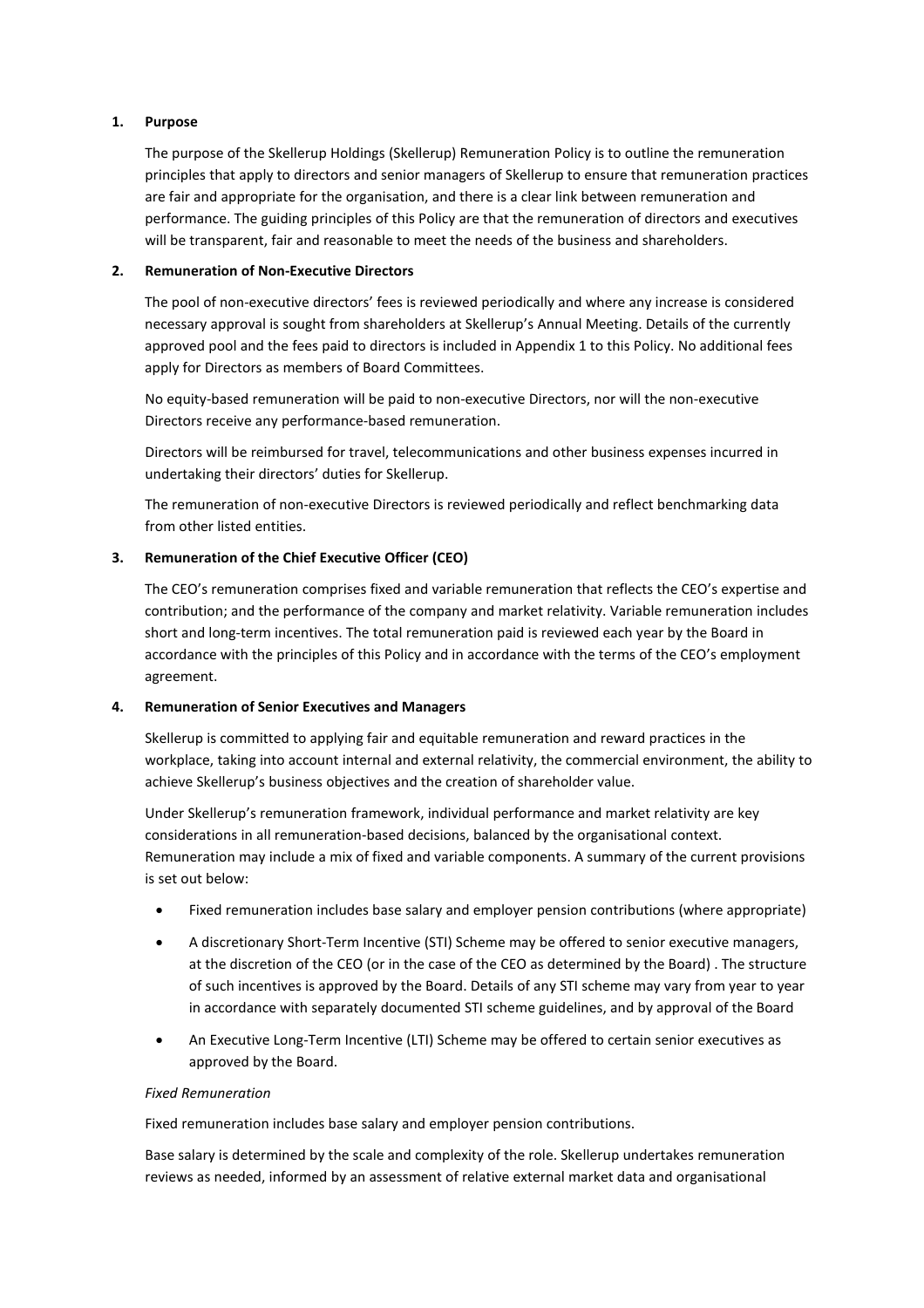context. Individual remuneration will be adjusted dependent upon performance and external market relativity. Any increase to a senior manager's base salary is at Skellerup's sole discretion.

Senior executives and managers who contribute to a pension scheme will receive employer contributions of the minimum legislated rate prevailing at the time, paid to their pension account in accordance with applicable legislation.

# *STI Scheme*

Senior executives and managers may be provided with an opportunity to earn an annual STI payment. The annual payment is expressed as a percentage of base salary or earnings of the businesses they are responsible for or associated with and the level of this percentage is generally determined by reference to the seniority of the role within Skellerup.

An executive's or manager's actual entitlement in any one year is assessed by the achievement of Key Performance Indicators that are set at the beginning of each financial year and may include Financial performance (against previous best achievement), Health & Safety performance (against targets and objectives), ESG performance (against targets and objectives), and personal performance (specific tasks, goals or targets that the individual is capable of achieving). The CEO approves the percentage allocations to each of these categories in each financial year.

The goals and targets set in each category are specific, objective and measurable, such that there is an accurate judgment each year as to whether the goal has been achieved or not.

The CEO approves (with notification to Remuneration Committee) the annual STI payments for all entitled staff other than the CEO and CFO. STI payments are fully accrued in the year that they relate to. The Board approves the annual STI payments for the CEO and CFO and targets for the year ahead.

#### **5. Fair and Equal Pay**

Based on the value of services performed within the context of a competitive market and regarding employee's experience, skills and performance; Skellerup ensures that remuneration of Skellerup's directors and senior managers is fair and equal.

#### **6. Review**

This Policy will be reviewed every two years.